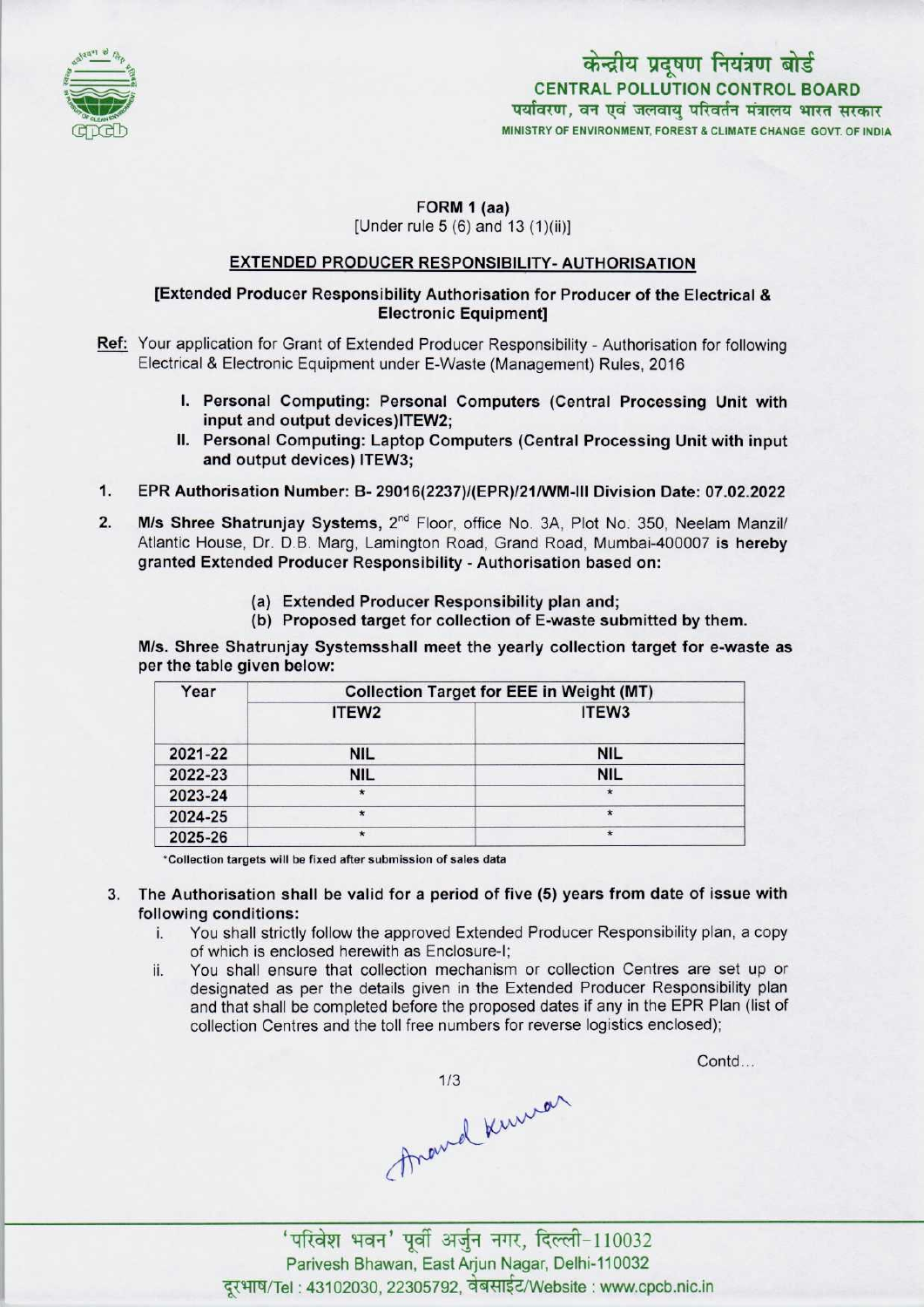

From pre page...

- iii. You shall ensure that all the collected e-waste is channelized to your PRO's (M/s Pro Connect, G-7, New Market, Near Khasa Kothi Circle, Jaipur) and record shall be maintained at PRO and at your end.
- iv. You shall maintain records, in Form-2 of these Rules, of e-waste and make such records available for scrutiny by Central Pollution Control Board;
- v. You shall file annual returnsin Form-3 to the Central Pollution Control Board on or before 30th day of June following the financial year to which that returns relates.

# vi. General Terms & Conditions of the Authorisation:

- a.The authorisation shall comply with provisions of the Environment (Protection) Act, 1986 and the E-waste (Management) Rules,2016 made there under;
- b.The authorisation or its renewal shall be produced for inspection at the request of an officer authorised by the Central Pollution Control Board;
- c.Any change in the approved Extended Producer Responsibility plan should be informed to Central Pollution Control Board within 15 days on which decision shall be communicated by Central Pollution Control Board within sixty days;
- d. It is the duty of the authorised person to take prior permission of the Central Pollution Control Board to close down any collection centre/points or any other facility which are part of the EPR plan;
- e. An application for the renewal of authorisation shall be made as laid down in subrule (vi) of rule of 13(1) the E- Waste (Management) Rules, 2016;
- f. The Board reserves right to cancel/amend/revoke the authorisation at any time as per the policy of the Board or Government.

#### vii. Additional Conditions: -

- a) That the applicant will submit annual sales data along with annual returns;
- b) That the applicant has to ensure that the addresses of collection points provided by them in their EPR Plan are correct and traceable and the collection points/centres are functional;
- c) That the applicant will submit revised application for grant of EPR Authorisation in case of applicant adding/changing PRO or changing its EPR Plan;
- d)That the applicant has to ensure that the e-waste collected at collection centres/points or through Buy-back and DRS mentioned in the application should reach to its authorized dismantler/recycler;

2/3

**Contd** 

Frand Kumar